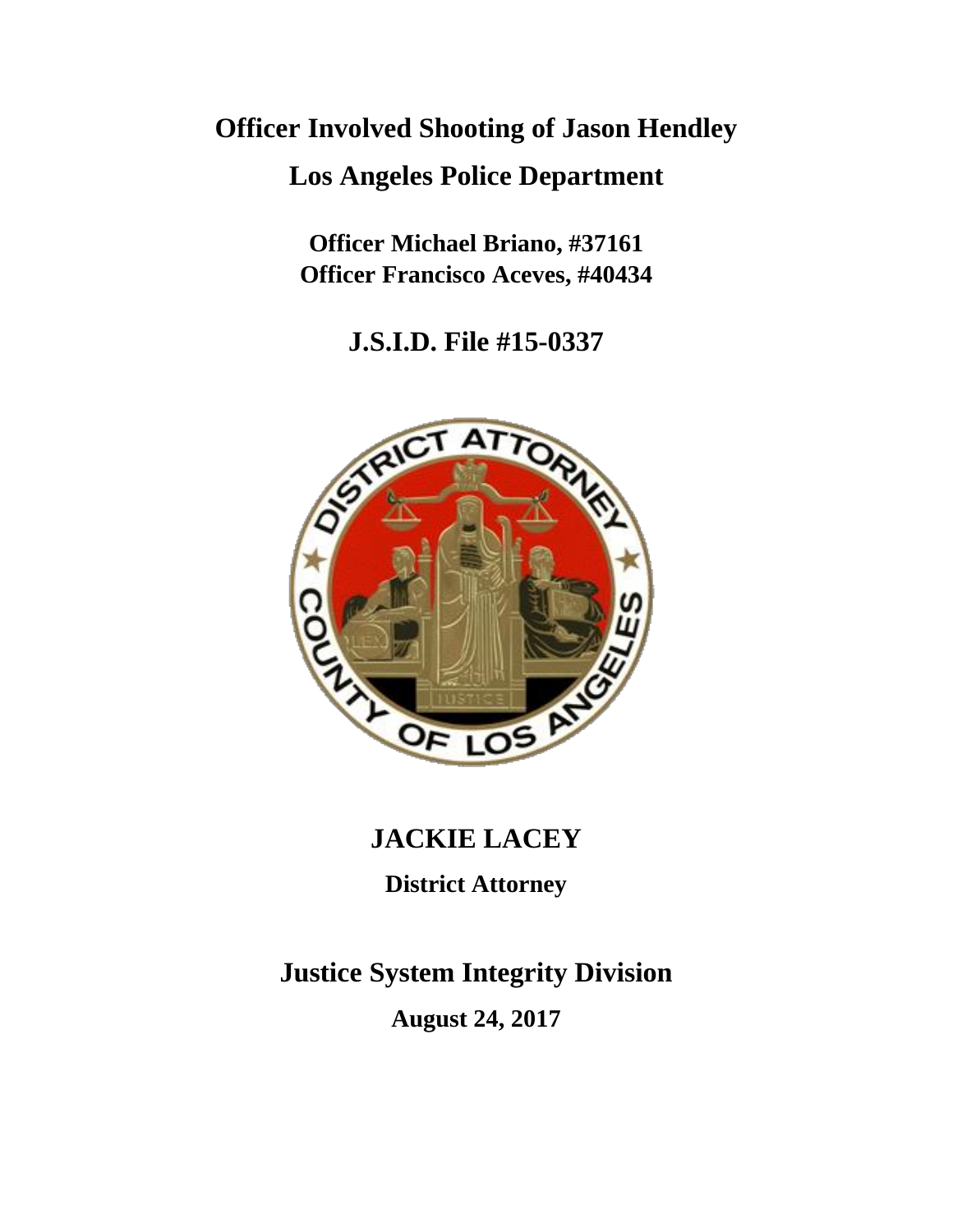## **MEMORANDUM**

| TO:   | COMMANDER ROBERT A. LOPEZ<br>Los Angeles Police Department<br>Force Investigation Division<br>100 West First Street, Suite 431<br>Los Angeles, California 90012 |
|-------|-----------------------------------------------------------------------------------------------------------------------------------------------------------------|
| FROM: | JUSTICE SYSTEM INTEGRITY DIVISION<br>Los Angeles County District Attorney's Office                                                                              |
| RE:   | <b>Officer Involved Shooting of Jason Hendley</b><br>J.S.I.D. File #15-0337<br>$F.I.D.$ File #F055-15                                                           |
| DATE: | August 24, 2017                                                                                                                                                 |

The Justice System Integrity Division of the Los Angeles County District Attorney's Office has completed its review of the July 6, 2015, fatal shooting of Jason Hendley by Los Angeles Police Department (LAPD) Officers Michael Briano and Francisco Aceves. We have concluded that Officers Briano and Aceves acted lawfully in self-defense and defense of others.

The District Attorney's Command Center was notified of this shooting on July 6, 2015, at approximately 11:43 a.m. The District Attorney Response Team responded and was given a briefing and walk-through of the scene.

The following analysis is based on reports submitted to our office by LAPD Detective Thomas Gonzales. The reports include investigative reports, forensic science firearms analysis reports, photographic evidence and witness statements. The compelled statements of Officers Briano and Aceves were not considered in this analysis, and any statements attributed to the officers were from their Public Safety Statements (PSS) taken at the scene of the officer involved shooting (OIS).

## **FACTUAL ANALYSIS**

On July 6, 2015, at approximately 10:26 a.m., Jason Hendley and Jon C were involved in a verbal dispute inside a residence located at in the neighborhood of Sylmar.<sup>1</sup> The dispute escalated into a physical confrontation and Hendley repeatedly stabbed C with a kitchen knife.<sup>2</sup> Hendley's mother,  $O \setminus M$ , and his brother,  $L \setminus H$ , tried to physically stop Hendley from stabbing C but were unable to pull him away. Screaming for help, M ran out of the house trying to alert neighbors to call 9-1-1. She approached a Los Angeles City Sanitation garbage truck stopped just north of her house on Via San Ricardo and banged on the door. She asked the driver, Jose M., for help and to call 9-1-1. Jose M.

<sup>1</sup> The residence was in Santiago Estates, a community of manufactured single-family homes, located at . The residences are on private streets, and each home has an identifying unit or space number.  $2^2$  C died at the scene.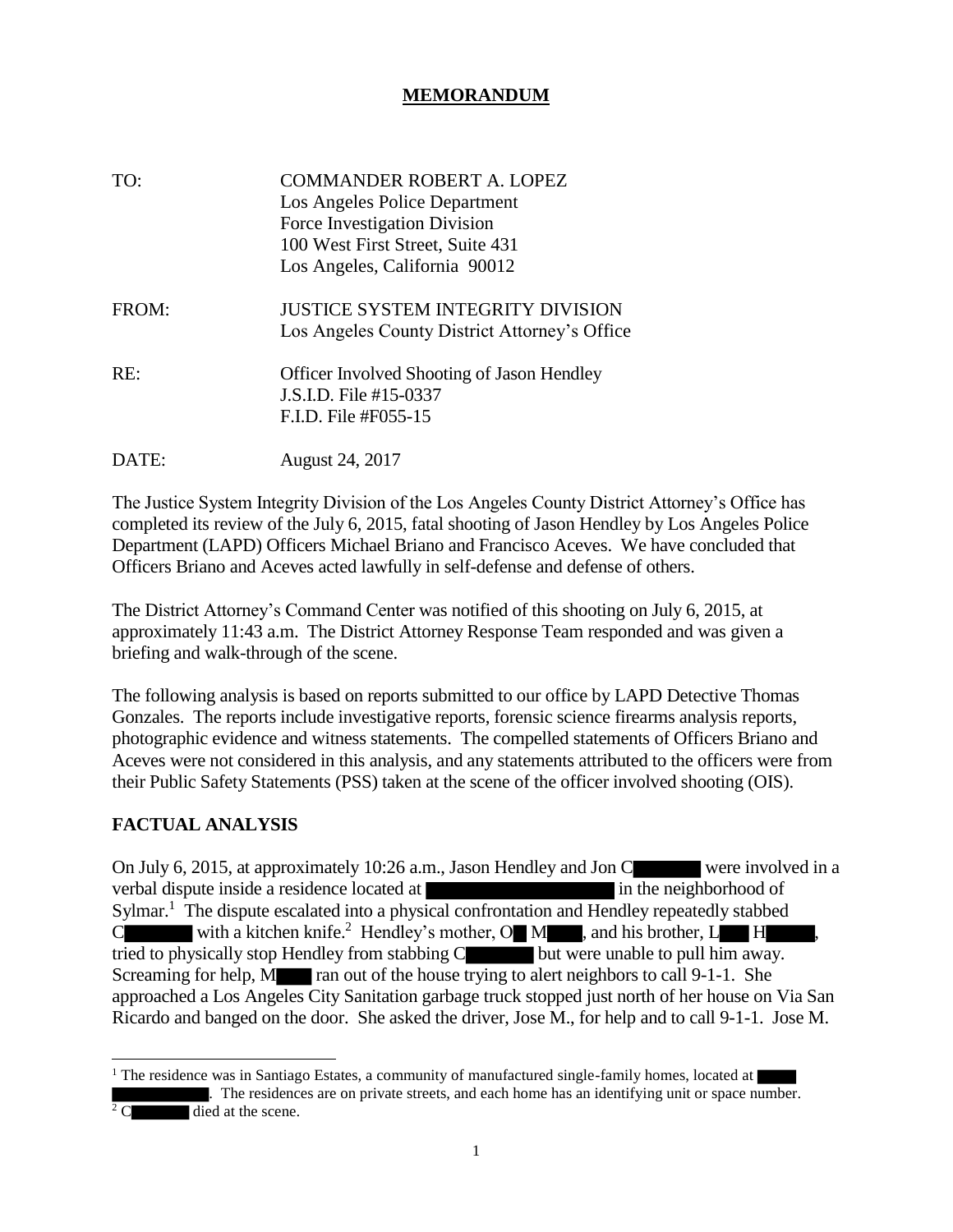observed that M was hysterical and was naked from the waist down. Jose M. then saw Jason Hendley walk out of . Jason Hendley was covered in blood and holding a knife. Larry H exited , ran to O M and eventually walked with her northbound down the street. Jose M. immediately contacted his dispatch operator and told the operator to call the police.

LAPD Command Division (CD) Emergency Board Operator (EBO) received numerous calls from neighbors reporting a "screaming woman" at <sup>3</sup> EBO broadcast that in addition to a woman screaming at the location, three males were heard screaming and fighting. Several LAPD officers responded, including Officers Garabedian, Carter, Briano and Aceves. All officers were in full uniform, driving marked black and white cars with their lights and sirens activated. While the officers were enroute, EBO broadcast that the suspect was a male, wearing a white T-shirt covered in blood and carrying a knife.

Garabedian and Carter drove northbound in a patrol car directly ahead of Briano and Aceves' patrol car as they entered Via San Ricardo. Garabedian and Carter stopped in front of  $\blacksquare$ , and Briano and Aceves drove past them and stopped on the east side of the street. Briano and Aceves exited the patrol vehicle and drew their service weapons. Hendley held a knife in his hand and rapidly advanced towards the officers.<sup>4</sup> The officers yelled multiple times for Hendley to drop the knife, but he ignored the commands and repeatedly yelled "Fuck you," as he continued to move quickly towards them. Still holding the knife, and ignoring the commands to drop the weapon, Hendley came within 10 to 40 feet of Briano and Aceves. Briano fired ten rounds, and Aceves fired four rounds, at Hendley, who fell to his knees. Hendley dropped the knife and began crawling towards the officers while yelling, "Fuck you!" at them. Hendley stopped crawling forward and was taken into custody a short time later by Garabedian. A kitchen carving knife with an eight-inch, bloodstained blade was recovered twenty-seven feet south of the location where Hendley came to rest.<sup>5</sup>



Knife Dropped by Hendley

 $\overline{a}$ 3

 A post-incident examination revealed that Aceves' departmentally issued 9mm Glock firearm was loaded with one round in the chamber and twelve rounds in the magazine.

was the address of one of the 9-1-1 callers.

<sup>&</sup>lt;sup>4</sup> As will be explained below, some witnesses said Hendley simply carried the knife in his hand while others said his hand was raised above his head as he advanced towards the officers.

<sup>&</sup>lt;sup>5</sup> A post-incident examination revealed that Briano used a Smith and Wesson .45 caliber weapon, that he personally purchased, and registered with the LAPD, during the OIS. After the incident, Briano's weapon was loaded with one round in the chamber and no rounds in the magazine.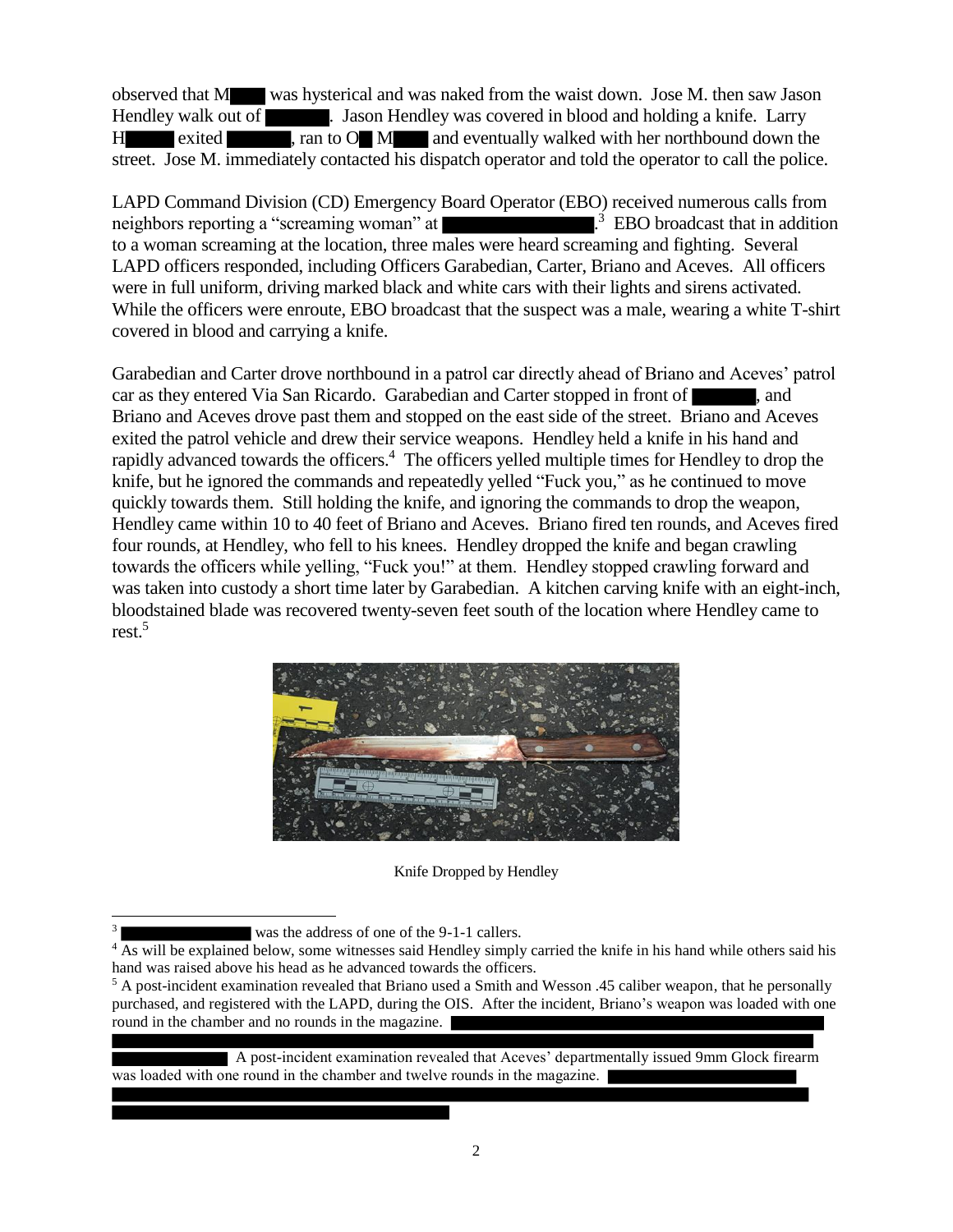Los Angeles Fire Department Paramedics arrived, began treating Hendley, and transported him to Providence Holy Cross Medical Center. Hendley failed to respond to treatment at the hospital and was pronounced dead at 2:44 p.m.

On July 12, 2015, Deputy Medical Examiner Jeffery Gutstadt performed a postmortem examination of his remains and determined that he suffered multiple gunshot wounds. The wounds were located in his left shoulder, lower back area, left thigh, and right knee. The path of the gunshot wound to the back was through the skin of the right lower back, crossing the midline without penetrating the spine, with the round coming to rest in the subcutaneous tissue and soft tissue of the left lower back. This was a non-fatal gunshot wound. Senior Deputy Medical Examiner James Ribe opined that the manner in which Hendley sustained the gunshot wounds, regardless of the order in which he was struck, was consistent with Hendley's body rotating during the OIS. Hendley also suffered abrasions to various parts of his body, but the coroner could not determine if he received those during the stabbing of  $C$  or while he was crawling in the street. The toxicological examination of Hendley's blood specimens showed a presumptive positive level of methamphetamine. No additional toxicological examination results were submitted with this investigation.



Location of Officer Involved Shooting

## **Statements of Los Angeles Police Department Witnesses**

## **Statement of Officer Garro Garabedian**

 $\overline{a}$ 

On July 6, 2015, Officer Garabedian was the passenger of a marked black and white patrol car being driven by his partner, Officer Carter. The officers responded to an assault with a deadly weapon radio call. While enroute to the location of the call, the officers received updated messages about a man with a knife and a woman screaming for help. As Garabedian and Carter drove northbound on Via San Ricardo, a neighbor pointed in the direction of . Upon arrival at the scene, Garabedian and Carter began to exit their patrol car. Within a second, Briano and Aceves drove past and parked ahead of, and to the right of, Garabedian and Carter's patrol car.<sup>6</sup> Carter went to the trunk to get a beanbag shotgun. As Garabedian was exiting the car, Hendley immediately came out of holding a knife above his head and ran towards the officers at full speed.

<sup>6</sup> During Garabedian's first interview with FID, he said Briano and Aceves' vehicle stopped approximately 15 feet ahead of Garabedian and Carter's patrol car. Garabedian was interviewed a second time to clarify his position at the time of the OIS. During the second interview, Garabedian said Briano and Aceves' car stopped thirty to forty feet ahead.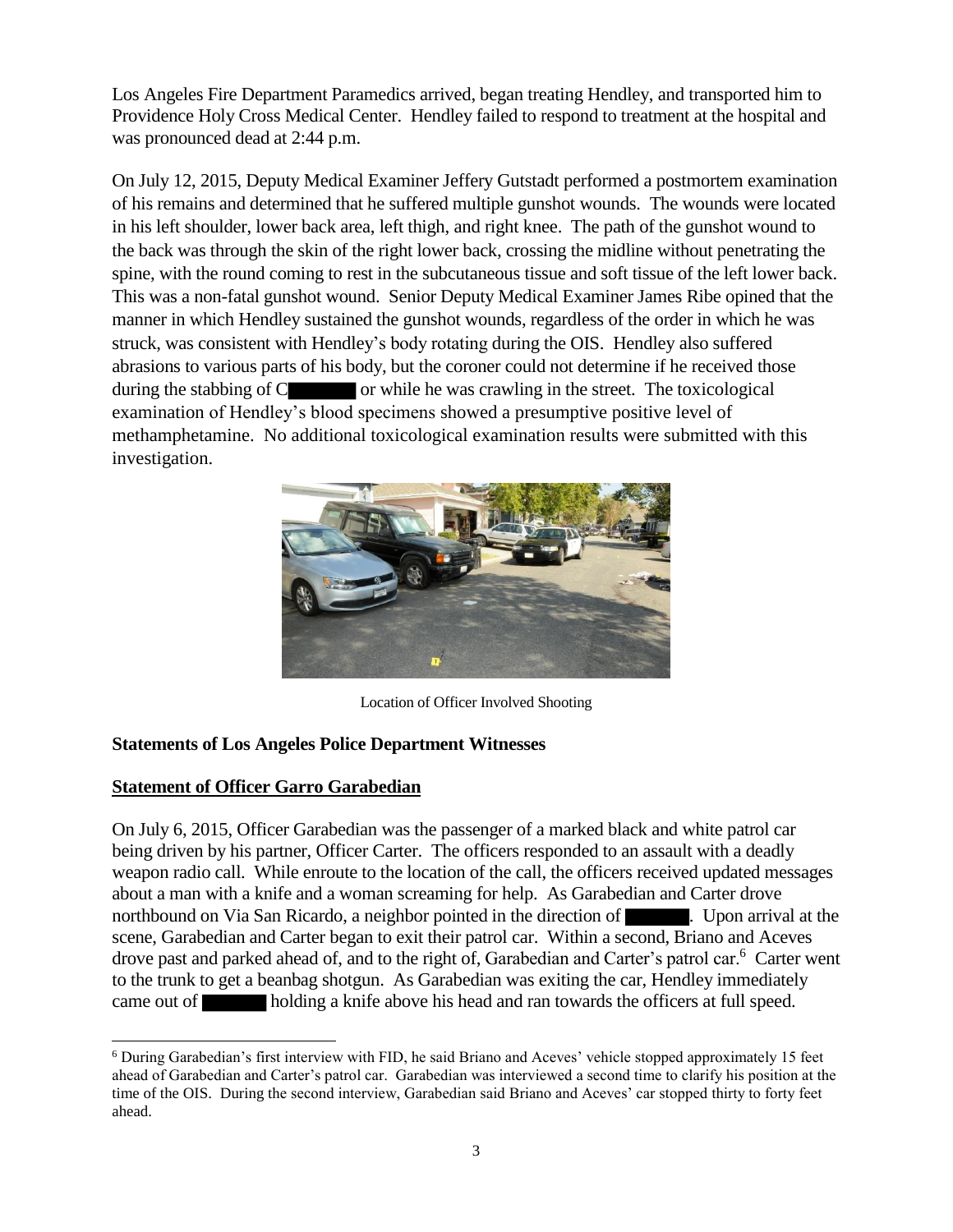Briano, Aceves and Carter yelled at Hendley to stop, get on the ground and put the knife down, but Hendley ignored them. Hendley was loudly screaming something that Garabedian could not understand. Hendley ran in the direction of all the officers, but more so towards Briano and Aceves. Fearing that Hendley, who was running towards the officers while armed with a knife, could cause Garabedian serious bodily injury or death, Garabedian drew his service weapon and took cover behind the passenger door of the patrol car. As Hendley came within ten to fifteen feet of Briano and Aceves' patrol car, both officers fired five to eight rounds at Hendley.<sup>7</sup> Hendley dropped to the ground and the knife fell to the ground approximately two feet away from him. Briano holstered his service weapon and removed his Taser.

Garabedian took Hendley, who was covered in blood, into custody as Briano, Aceves and Carter stood by as cover.

#### **Statement of Officer Joseph Carter**

 $\overline{a}$ 

On July 6, 2015, Officer Carter was the driver of a marked black and white patrol car, and Officer Garabedian was the passenger. The officers heard a radio broadcast of an assault with a deadly weapon or "415" suspect. Carter and Garabedian responded to the call, and received updated broadcasts while enroute. The updates were that the suspect was walking in and out of a residence armed with a knife and covered in blood, and that there was a woman screaming for help.

As Carter drove northbound on Via San Ricardo, Briano and Aceves drove ahead of them on the right side and parked their car approximately three houses south of . A neighbor on the east side of the street was pointing northbound towards . Carter parked his patrol car on the left side of the street.

Hendley, armed with an approximate six-inch knife, walked rapidly towards the officers' vehicles. Hendley held the knife in his left hand, pointed in a downward angle, in an aggressive manner above his head. Hendley was yelling something that Carter could not understand. Hendley was approximately ten to fifteen yards ahead of Briano and Aceves' vehicle as Briano exited the car. Carter and Garabedian exited their patrol car. Carter saw that Briano had drawn his weapon, and assumed that Aceves had drawn his service weapon since they were closer to Hendley's position and Hendley was armed with a knife.

Carter went to the trunk to retrieve a beanbag shotgun to have a less-lethal option available if necessary. As he opened the trunk, Carter heard Briano, and possibly Aceves, giving verbal commands to Hendley. Carter heard, "Drop the knife! Drop the knife! Drop the knife!" Carter grabbed the beanbag shotgun, and a couple of seconds later heard approximately six rounds fired. He heard the rounds but did not see the OIS. Carter moved to the passenger side of the rear bumper of his patrol vehicle, and saw Briano with his weapon drawn and backing up towards the rear driver's side of his vehicle. Aceves was on the passenger side of the vehicle with his service weapon drawn. Hendley fell to the ground approximately five to six yards in front of Briano and Aceves' patrol car. The knife was on the ground approximately five feet

<sup>7</sup> Prior to, and during, the OIS, Garabedian's attention was focused on Hendley. He was aware that Briano and Aceves' patrol vehicle passed his vehicle, but he did not know whether Briano or Aceves was driving the vehicle or their exact positions once their vehicle stopped. Aceves said in his PSS that he fired approximately five rounds in a southwest direction from the passenger door of the patrol car.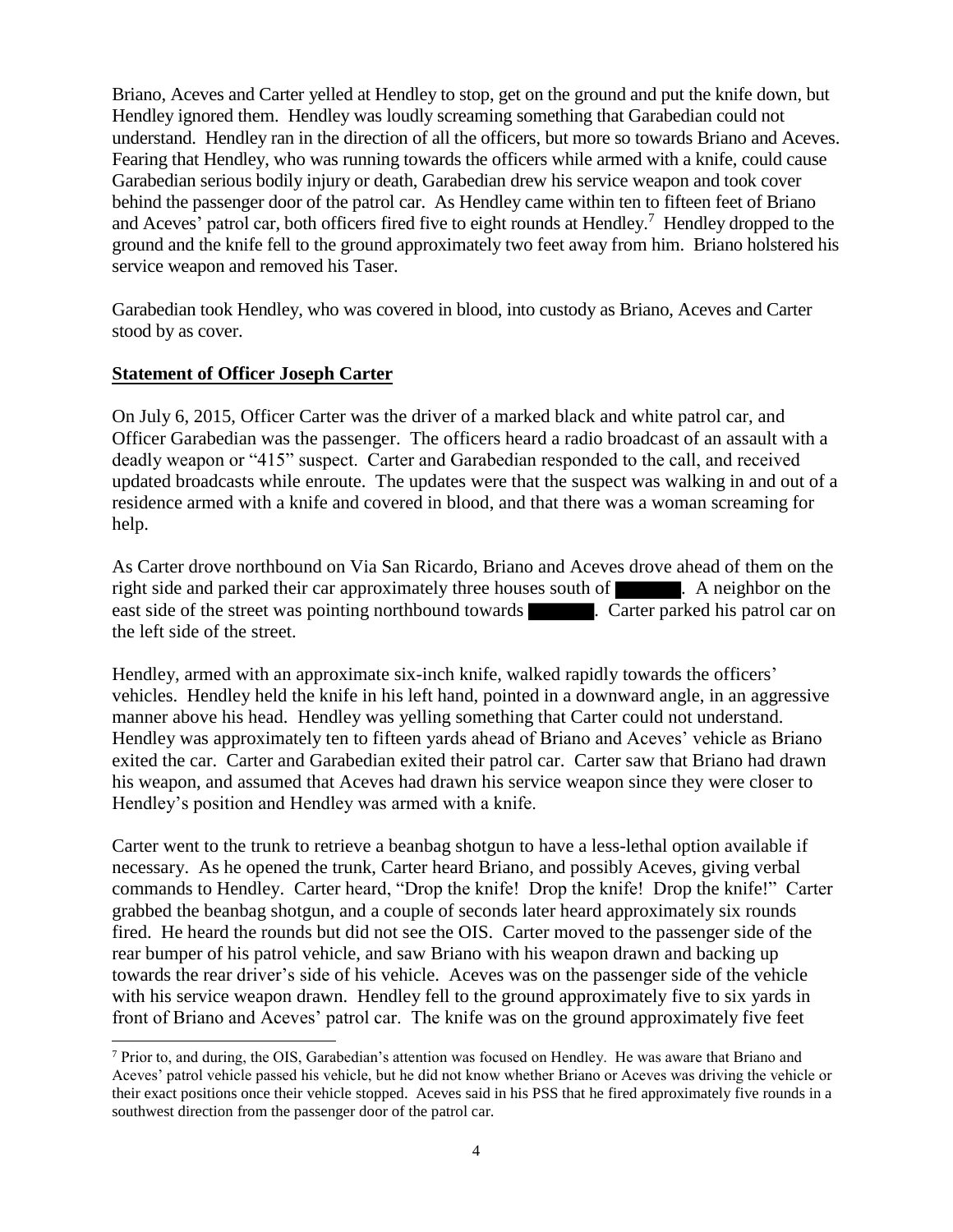behind him. Hendley, who was covered in blood, began to crawl on his stomach towards the officers, pulling himself forward with his forearms and hands. Carter and Garabedian approached Hendley while Briano and Aceves maintained cover. Hendley stopped crawling, and concealed his right arm and hand under his body.

Garabedian took Hendley into custody. Carter spoke with him to determine whether there was anyone inside of the house. Carter asked Hendley if there was anyone hurt inside the residence, and Hendley replied that there was.

#### **Statements of Civilian Witnesses**

#### **Statement of O M**

O M was inside her residence at . Her sons, Jason and L H, and Jon C were also in the residence. M was in her bedroom preparing to drive Jason Hendley to see his probation officer when she heard a loud noise.<sup>8</sup> She ran into the dining room and saw Jason Hendley straddling C , repeatedly stabbing him in the body with a kitchen knife. Jason Hendley appeared outraged. M and Larry H tried to pull Jason Hendley away from C , but were unsuccessful. M rushed outside her residence screaming and ran to a garbage truck that was stopped outside her house. She begged the driver for help and to call the police.  $L$   $H$  came and took her to the corner of Via San Ricardo and Via Santiago. M saw Jason Hendley standing on the porch of their residence and then possibly step down from the porch. He looked as if nothing had happened inside the residence. She heard voices but could not understand what was being said. She then heard rounds fired but was unsure exactly where Hendley was positioned at the time the rounds were fired.

## **Statement of L H**

l

L H was taking a nap inside his residence in when he was awakened by a loud noise. He heard Ola M screaming for Jason Hendley to stop.  $L \rightarrow H$  looked in the dining room and saw Jason Hendley straddling Jon C , repeatedly stabbing him with a butcher knife. Jason Hendley was yelling and stabbing C in a vicious manner. L H ran towards Jason Hendley to stop him, but he lunged at L H with the knife. M also tried to physically stop Jason Hendley, but was unsuccessful. Larry H grabbed M and took her out of the house. M initially stopped at a garbage truck to ask for help, and then she and  $L$  H walked to a neighbor's house. H heard police sirens, and then heard officers say once, "Get on the ground." After the command to get on the ground, H heard four rounds fired.

<sup>8</sup> Hendley had been convicted on April 21, 2014, for a violation of Penal Code section 29800(a)(1) in Los Angeles County Superior Court case number LA077481. He was sentenced to sixteen months in the state prison, and had been released on probation, pursuant to Assembly Bill 109.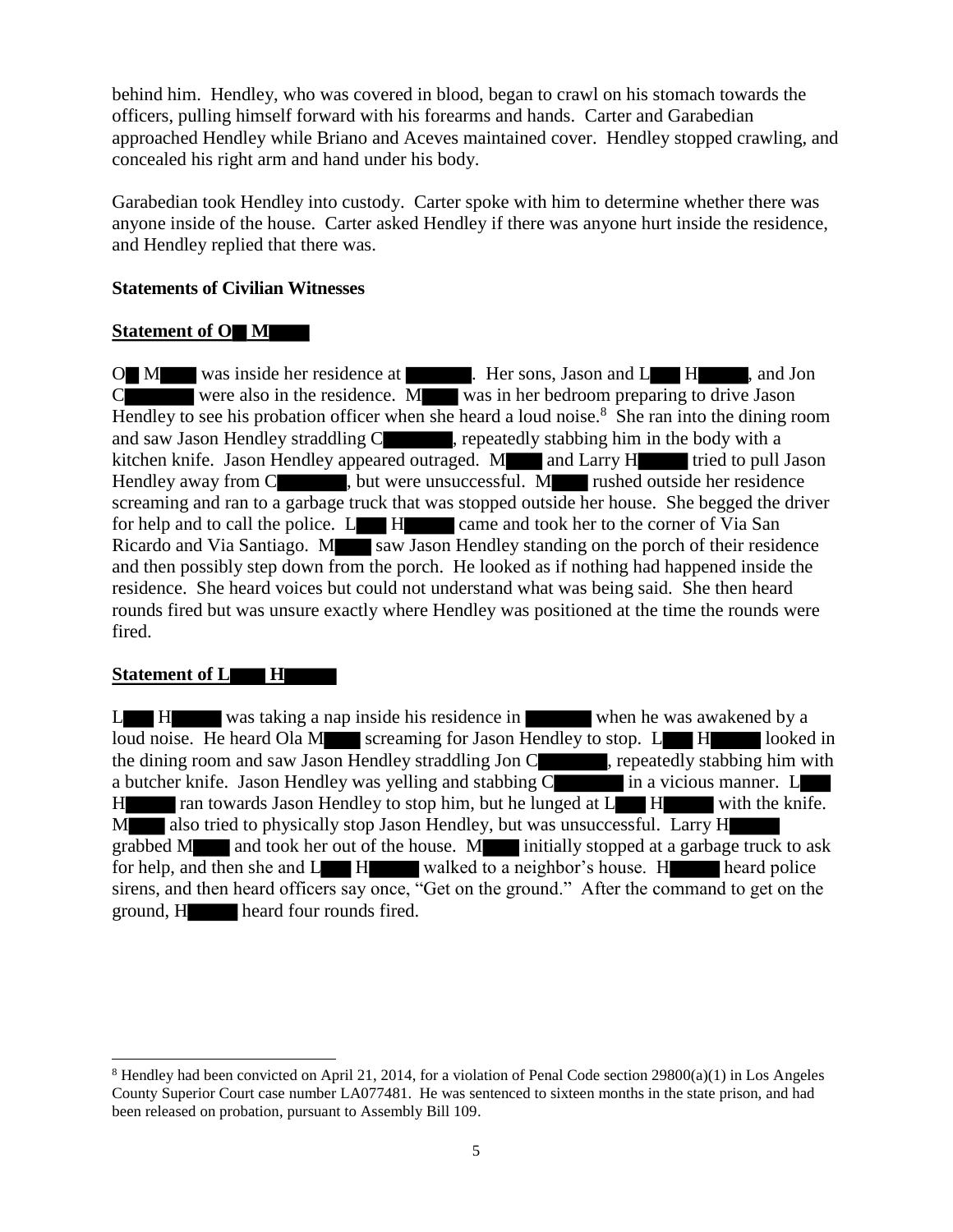#### **Statement of Jose M.<sup>9</sup>**

Jose M. was in his City of Los Angeles sanitation truck facing northbound on Via San Ricardo, parked on the east side of the street near O M residence. M exited and approached his truck. M , who wore only a T-shirt, was yelling for help and her hands were covered in blood. Jason Hendley exited holding a knife in his right hand. The knife, his hands and white T-shirt were covered in blood. Hendley's right arm was extended out and bent at the elbow, and the knife blade was pointing down. He held it in a stabbing motion. Hendley initially moved towards  $M$  as if he was going to run after her, but he turned and went back into the house. Jose M. used his truck radio to request assistance.<sup>10</sup> Three patrol cars arrived driving northbound on Via San Ricardo.<sup>11</sup> The officers exited their vehicles and stood behind the doors of the cars. Lester Q., a sanitation truck driver stopped on the opposite side of the street, pointed to indicate to the officers that Hendley had gone inside **Election**. Hendley exited holding the knife and walked into the street. The officers yelled for Hendley to put his hands on his head and get down on the ground. Hendley started running towards the officers with the knife raised above his shoulder and the blade pointed at the officers. Hendley was yelling something unintelligible. Hendley came within thirty to forty feet of the officers, who fired rounds at Hendley. Hendley's body moved around as he was struck. Hendley fell to the ground but kept crawling forward and yelling at the officers. An officer put on gloves and took Hendley into custody.

#### **Statement of Lester Q.**

 $\overline{\phantom{a}}$ 

Lester Q. was in his sanitation truck facing southbound on Via San Ricardo. O M approached the sanitation truck being driven by Jose M. Jose M.'s truck faced northbound. M did not have any pants or underwear on and appeared upset. Lester Q. heard Jose M. speak with a supervisor over the truck radio and request that the police be called.  $L \cdot H$ walked up to M and appeared to comfort her. Jason Hendley exited and stood on the porch. He wore a white shirt that appeared to have a red stain on it, though Lester Q. was uncertain of this because of the distance. Jason Hendley walked in and out of the residence, stood on the porch and looked around. M and L H walked northbound on Via San Ricardo. Lester Q. waited for the police to arrive and exited his truck when he saw two marked patrol cars driving northbound on Via San Ricardo. The patrol cars stopped and all of the officers exited their vehicles. They began walking southbound as if they were looking for the location of the call. Jason Hendley walked out of and into the street carrying a knife. Lester Q. pointed towards Hendley to alert the officers. The officers began telling Hendley to, "Stop! Drop to the ground! Put down the knife!" Hendley began walking quickly, or jogging, towards the officers, and ignored repeated commands to stop, get on the ground and drop the knife. Lester Q. could no longer see a knife because Hendley was running away from Lester Q.'s location with his back to him, but he heard an officer tell Hendley to drop the knife. Hendley began running faster towards the officers as if he was charging at them. Continuing to

<sup>9</sup> Jose M. read a statement to FID detectives that he had written prior to being interviewed and then answered follow-up questions.

 $10 \text{ L}$  H emerged from , but it was not clarified with Jose M. at what point during the incident this happened.

 $<sup>11</sup>$  Once the officers arrived at the location, Jose M. observed the incident through the rearview mirror attached to his</sup> truck. Jose M. sat on the right side of the truck and the mirror was attached to the right-side exterior of the truck. Jose M. said he was able to see the entire street and the incident clearly through the mirror.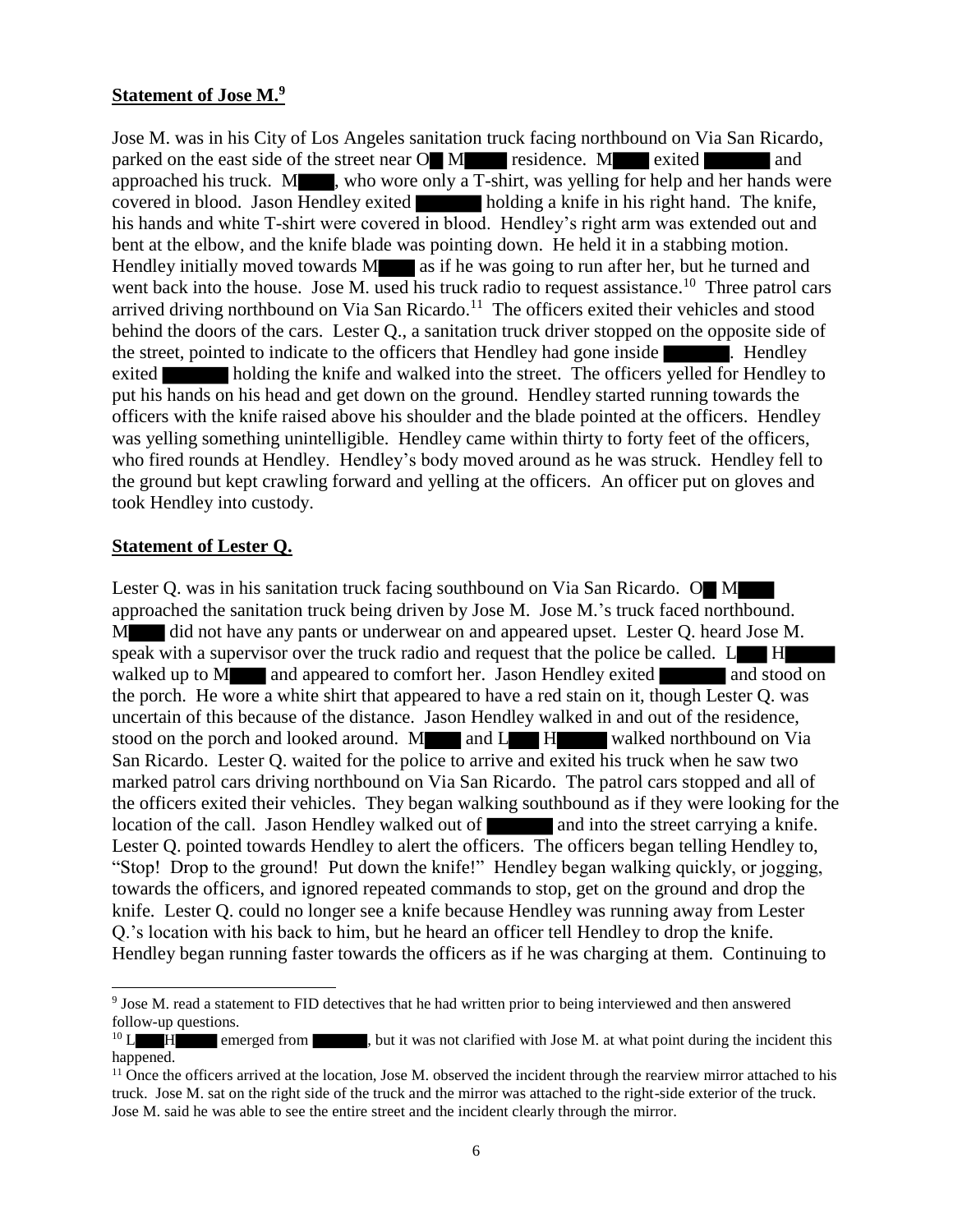ignore the officers' commands to stop, Hendley ran to within thirty to forty feet of them. Believing that the officers were going to fire rounds at Hendley because he was charging at them with a knife, Lester Q. turned around and went back towards his truck. As Lester Q. moved back towards his truck, he heard approximately ten rounds being fired.

#### **Statement of Elisa H.**

Elisa H. was in the front of her residence when she heard hysterical screaming coming from  $1<sup>12</sup>$  She ran inside her residence and called 9-1-1. She went back outside while still on the phone and saw the garbage truck stopped near Unit 419. Ola M ran out of screaming and ran up to the truck. Jason Hendley came out of wearing a white T-shirt covered in blood. Elisa H.'s neighbor told her that Hendley had a knife, so she ran back inside her residence. While on the phone with the 9-1-1 operator, Elisa H. periodically looked out her kitchen window, which had an unobstructed view. Elisa H. then saw Hendley running really fast southbound down the middle of Via San Ricardo, while carrying a knife. Hendley was screaming and held the knife in his left hand. She heard approximately six uninterrupted rounds fired, saw Hendley's body jerk and then drop down. Elisa H. immediately ran away from her window. She returned to the window when she believed things were under control and saw the officers around Hendley. Elisa H. could not hear the officers saying anything but could hear that Hendley was still screaming.

## **Statement of Victor K.**

Victor K. was inside his residence when he heard someone screaming.<sup>13</sup> He walked outside and did not see anyone screaming, but saw his neighbor, Elisa H., who he believed was speaking to the police on the phone. Elisa H. was saying that someone needed to respond because someone was screaming. Within approximately 30 seconds, O M came out of wearing only a shirt. M was screaming hysterically and walking around in circles. She walked up to a garbage truck parked just north of her residence, pounded on the door and began speaking with the driver. Victor K. began to walk towards M to provide assistance when Jason Hendley walked out of the residence. Hendley was carrying a knife and was covered in blood from his neck to his groin.<sup>14</sup> Hendley stared at Victor K. with a blank stare and  $L$  H exited the house. Larry H went to console M , and Victor K. immediately turned around to return to his residence. Elisa H. was still outside, and Victor K. warned her that Hendley had a knife. Elisa H. ran into her residence and Victor K. stood inside the opened door of his garage.

Victor K. heard sirens in the distance, but the sirens were silent as the patrol cars drove on Via San Ricardo. Two patrol cars drove slowly down the street, then sped up and came to a stop.<sup>15</sup> Victor K.'s line of sight was initially blocked by a parked car and he could only partially see Hendley through the car's windows. The four officers immediately exited their patrol cars and started yelling, "Drop the knife! Stop! Drop the knife!" The two officers in the patrol car adjacent to Victor K.'s residence stood behind the doors of the car after they exited. The officers continued to yell, and Hendley "stomped" forward towards the officers into a position where

 $\overline{\phantom{a}}$  $12$  Elisa H.'s residence is located one unit to the south and on the same side of the street as  $\blacksquare$ .

 $13$  Victor K.'s residence is located two units to the south and on the same side of the street as

<sup>&</sup>lt;sup>14</sup> Victor K. estimated he was 50 to 60 feet from Hendley. He believed Hendley carried the knife in his left hand but was not certain.

<sup>&</sup>lt;sup>15</sup> Briano and Aceves' patrol car stopped adjacent to the open garage that Victor K. was standing in.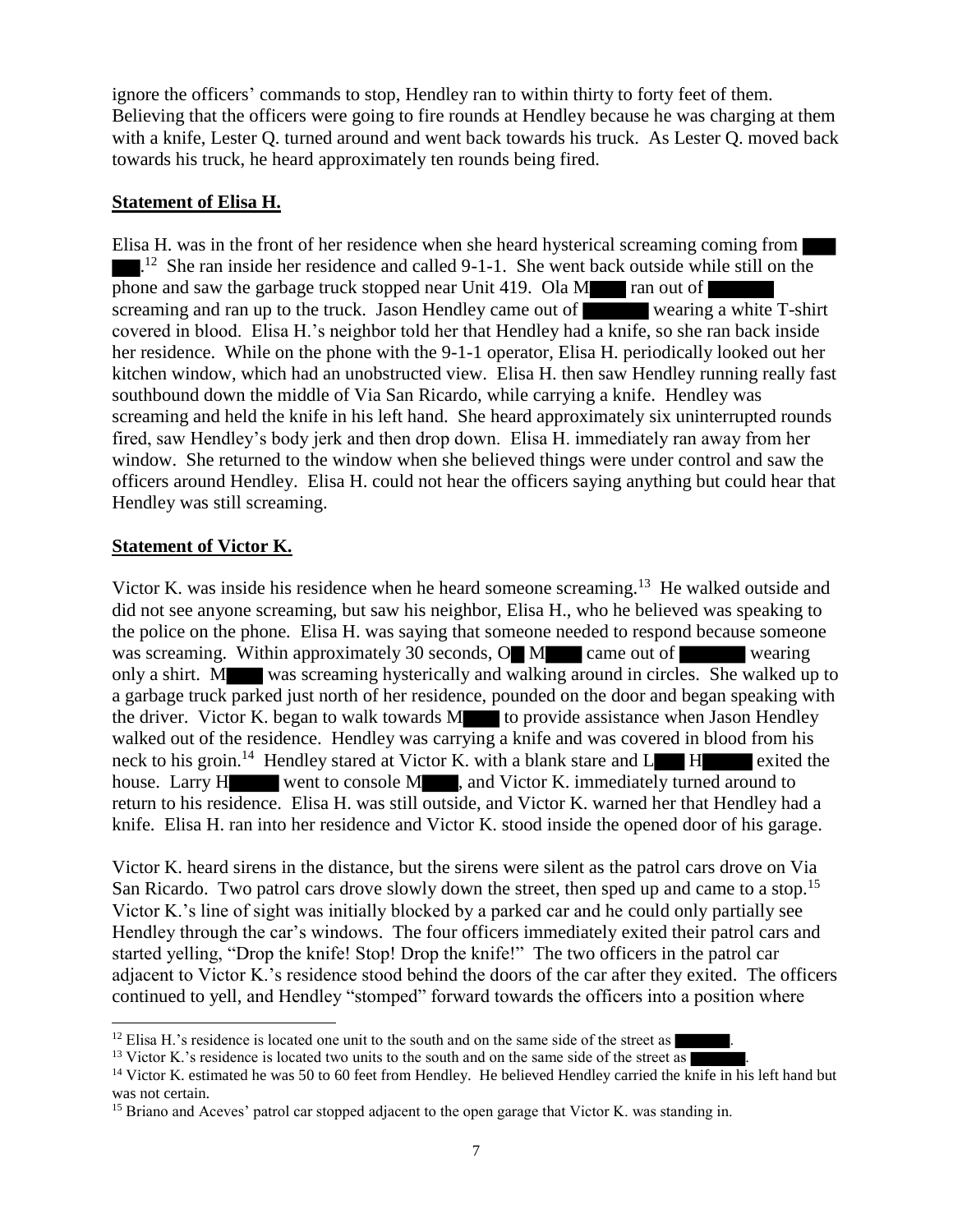Victor K. could see him again. Hendley still held the knife and was yelling, "Fuck you! Fuck you!" Hendley, whose face was contorted, appeared angry and kept screaming at the officers.<sup>16</sup> The officers fired approximately eight rounds at Hendley, who continued moving forward and screaming at the officers.<sup>17</sup> Hendley dropped to one knee and still continued forward towards the officers. As Hendley moved forwards, Victor K.'s view was eventually blocked by a patrol car.<sup>18</sup> Victor K. last saw Hendley still clutching the knife approximately 15 feet in front of the patrol car. The officers were not firing rounds as Hendley dropped down and moved behind the patrol car. Hendley kept screaming at the officers as they told him to, "Put down the knife. Put down the knife." Approximately 30 to 45 seconds later, the officers approached Hendley and Victor K. assumed they handcuffed Hendley. Victor K. said Hendley was moving quickly towards the officers, who fired rounds at him because they "didn't have a choice. I swear to God, they didn't have a choice. I call it suicide by cop."<sup>19</sup>

#### **Statement of Daniela U.**

l

Daniela U. was inside her residence when she heard someone screaming.<sup>20</sup> Daniela U. looked through her kitchen window and saw garbage trucks stopped on the street. She also saw O M and Jason Hendley screaming and crying outside of . M was not wearing pants or underwear. They initially walked northbound on Via San Ricardo but returned to their residence and went inside. Prior to entering the residence, Hendley had removed his shirt and tied it around M . The police arrived and yelled, "Come out! Put your hands in the air and drop yourself on the floor!"<sup>21</sup> Hendley rushed outside of holding a knife in his right hand. Hendley now wore a white shirt that was covered in blood.<sup>22</sup> His right arm was raised and the blade was pointed at the officers. Hendley did not drop the knife and walked at a fast pace towards the officers. Hendley came within approximately forty feet of the officers, and then five officers fired approximately ten to twelve rounds at him. Hendley fell to the ground, and his body started moving around and wiggling. Daniela U. told FID detectives that she believed that the officers fired rounds at Hendley after he fell to the ground. When asked to explain why she believed that, she said, "I just saw the smoke coming out of the guns, and that's when his body started wiggling, so that's why I'm guessing, or I think they still shoot [sic] him when he was on the ground."

<sup>&</sup>lt;sup>16</sup> Victor K. believed the officers repeatedly yelled for Hendley to put the knife down for five to ten seconds. Victor K. did not think Hendley was running towards the officers, but was moving forward at a very deliberate pace and was "advancing quickly." Victor K. told FID detectives that the officers waited a "considerable amount of time, in my opinion, before they actually fired."

<sup>&</sup>lt;sup>17</sup> Victor K. heard an initial barrage of rounds fired, followed by another barrage when Hendley continued moving forward.

<sup>&</sup>lt;sup>18</sup> Victor K. estimated he was standing 12 to 20 feet from the patrol car.

<sup>&</sup>lt;sup>19</sup> Victor K. provided two statements on the date of the incident. Victor K.'s first statement was given to Sergeant Francois Reese because he insisted on providing a statement prior to the arrival of FID detectives. Both statements were consistent in every material respect.<br><sup>20</sup> Daniela U. lived in **New**, which was

<sup>,</sup> which was across the street from . The kitchen window faced southbound and had a clear and unobstructed view.

 $21$  At some point, Daniela U. moved to look out her breakfast nook window, which faces eastbound and is partially blocked by trees.

 $^{22}$  Daniela U. repeatedly told FID detectives that she only saw Jason Hendley during the incident. She said she had previous contact with both of M sons, but did not know the other son's name. She also said that the other son did not look like Jason Hendley. According to Daniela U., Jason Hendley was the son who had been crying, screaming and walking northbound with M , and had returned to their residence. He was the same son who rushed out of with a knife in his hand, wore a white shirt covered in blood, and was involved in the OIS.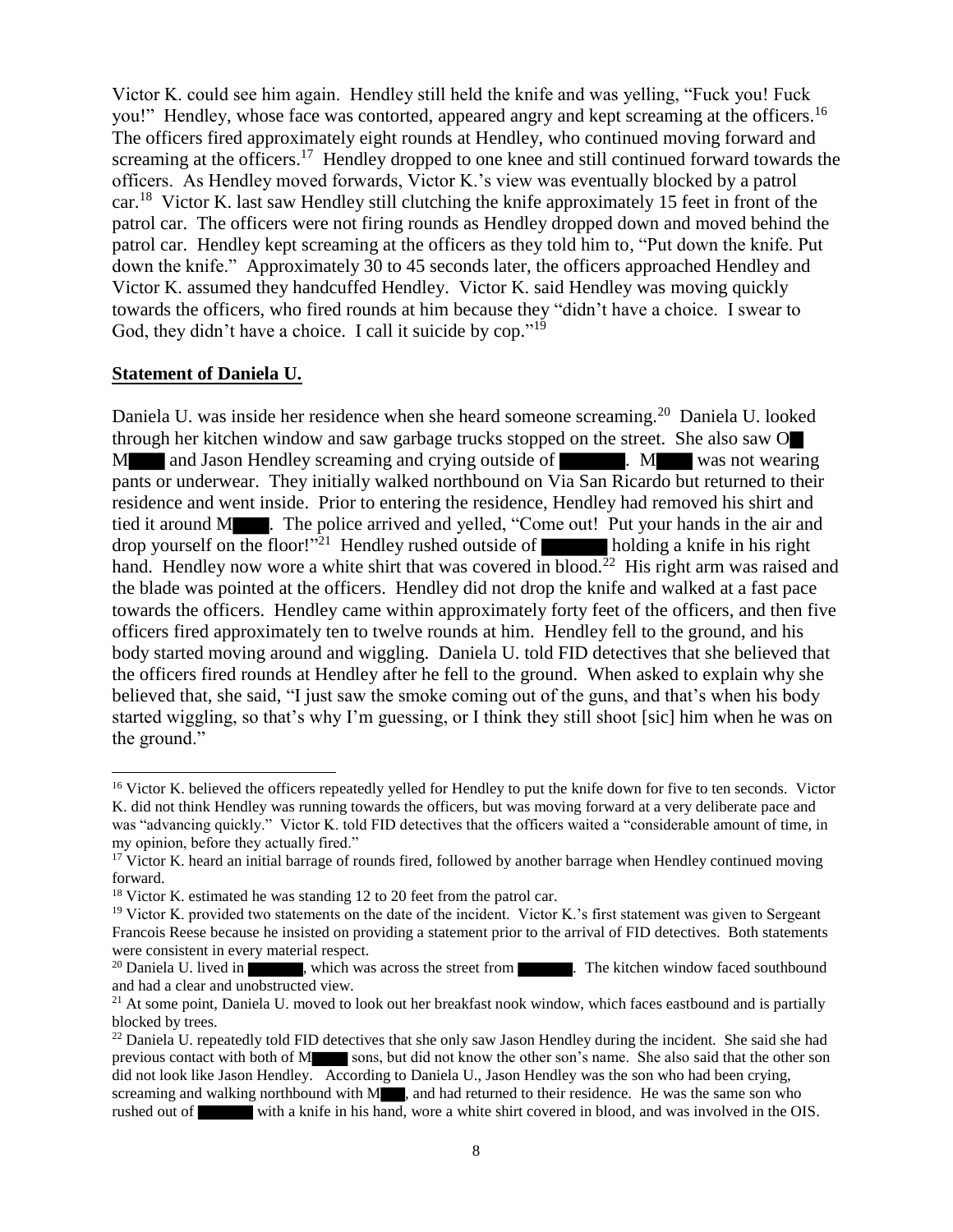## **Statement of Nancy P.**

Nancy P. was outside her residence when she heard violent screaming and shrieking.<sup>23</sup> She never saw the person who was screaming, but believed the voice was a female's that was screaming inside another residence. Nancy P. was frightened and went inside her home to call 9- 1-1. Nancy P. looked outside a window and saw Jason Hendley on the front porch of with a white T-shirt that had a bright, red, graphic of an unknown design running down the front of it. Hendley held an object that was possibly a knife in his right hand and was looking up and down the street. Nancy P. moved away from her window but continued to speak with the 9-1-1 operator. The conversation with the 9-1-1 operator ended, and the operator called Nancy P. back. During Nancy P.'s conversation with the 9-1-1 operator, a male voice could be heard yelling in the background, followed by multiple gunshots.

# **9-1-1 Call**

l

Approximately ten seconds elapsed between the time the officers arrived, and multiple rounds were heard being fired. The successive rounds can be heard during the recorded 9-1-1 call with Nancy P. During the ten seconds prior to the rounds being fired, "Drop the knife and put the knife down!" can be heard. After the rounds were fired, no additional rounds can be heard.

# **LEGAL ANALYSIS**

California law permits the use of deadly force in self-defense or in the defense of others if that person actually and reasonably believed that he or others were in imminent danger of great bodily injury or death. Penal Code § 197; *People v. Randle* (2005) 35 Cal.4<sup>th</sup> 987, 994 (overruled on another ground in *People v. Chun* (2009) 45 Cal.4<sup>th</sup> 1172, 1201); *People v. Humphrey* (1996) 13 Cal.4th 1073, 1082; *see also,* CALCRIM No. 505.

In protecting himself or another, a person may use all the force which he believes reasonably necessary and which would appear to a reasonable person, in the same or similar circumstances, to be necessary to prevent the injury which appears to be imminent. CALCRIM No. 3470. If the person's beliefs were reasonable, the danger does not need to have actually existed. *Id.* "Where the peril is swift and imminent and the necessity for action immediate, the law does not weigh in too nice scales the conduct of the assailed and say he shall not be justified in killing because he might have resorted to other means to secure his safety." *People v. Collins* (1961) 189 Cal.App.2d 575, 589.

"The 'reasonableness' of a particular use of force must be judged from the perspective of a reasonable officer on the scene, rather than the 20/20 vision of hindsight….The calculus of reasonableness must embody allowance for the fact that police officers are often forced to make split-second judgments – in circumstances that are tense, uncertain, and rapidly evolving – about the amount of force that is necessary in a particular situation." *Graham v. Connor* (1989) 490 U.S. 386, 396-397.

<sup>&</sup>lt;sup>23</sup> Nancy P. lived in Unit  $\blacksquare$ , which was across the street and one street south of Unit